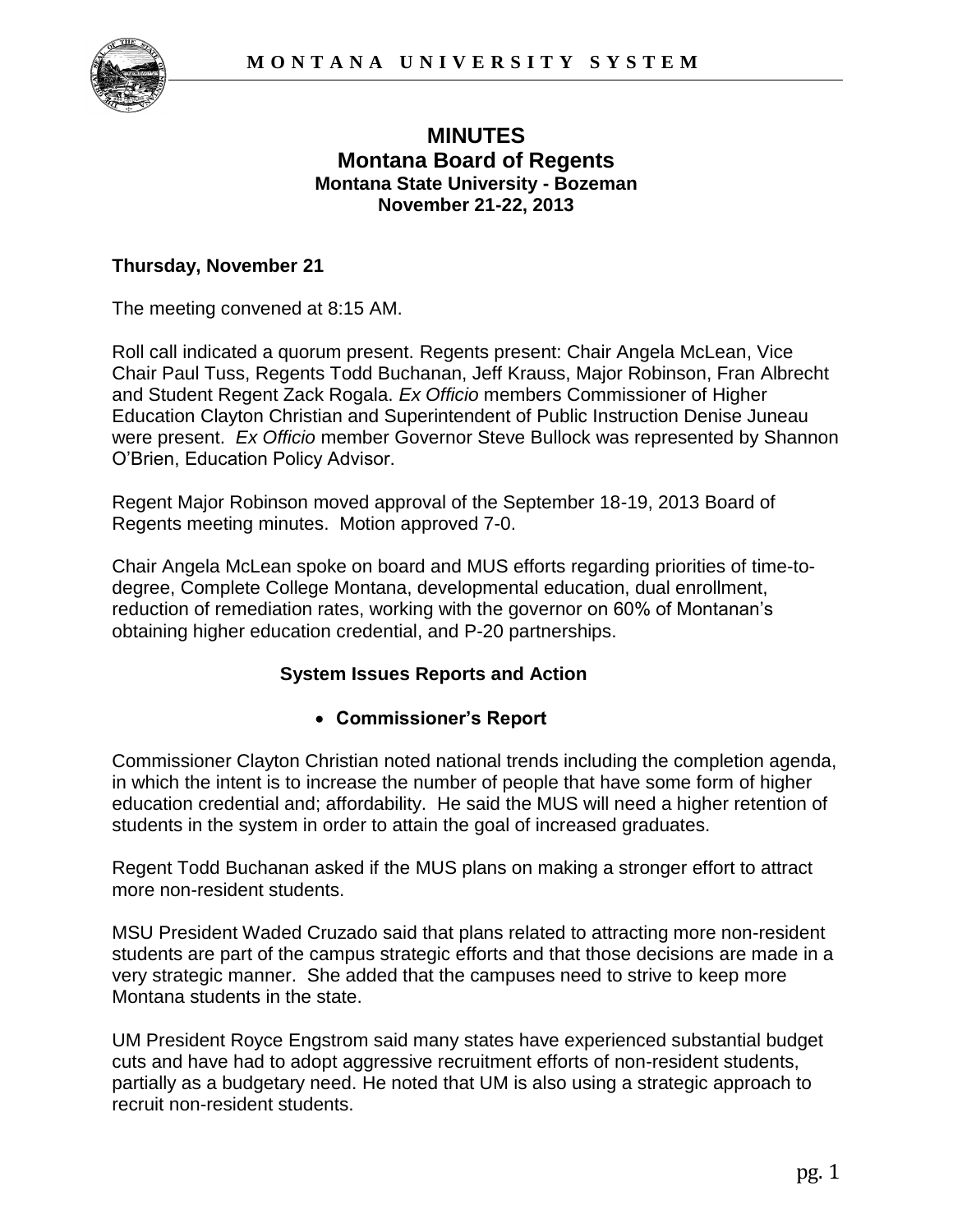

## **Fall Enrollment**

Deputy Commissioner Tyler Trevor reported on the fall enrollment of the individual campuses throughout the MUS, using data according to institution type, residency and degree level. He recommended that the board look at ten-year's worth of information to see the overall trends and to also look at FTE vs head count. He pointed out that there is currently a decline in high school graduates, with 1,000 fewer high school graduates in Montana per year.

#### **Complete College Montana**

Deputy Commissioner Trevor gave a presentation on Complete College Montana, entitled Game Changer Strategies, which entailed an overview of what Complete College Montana includes. He stressed that many of the strategies are steps Montana is already doing. This nation-wide effort is designed to develop specific strategies to be able to move forward in going from 40% to 60% with Montana's obtaining some kind of college credential. He noted strategies include performance funding; co-requisite remediation; "full-time" is fifteen credits; provide students some structured schedules and; guided pathways to success. Deputy Commissioner Trevor told the board that performance funding is more about outcomes than performance, tying funding to progress and success. He explained that Complete College Montana always compares campuses to themselves, noting the progress of each university.

Deputy Commissioner Trevor addressed the individual strategies and MUS action steps implemented to meet the goals of each strategy, including: the need to use multiple measures to create placement range; inform and incentivize students to take at least 15 credits; provide structured and predictable schedules; prepare clear pathways to ontime completion; provide a high level of advising; degree audit and academic planning systems in place; best practices in advising occurring in pockets throughout the system; alignment of degree program requirements and; increase dual enrollment opportunities.

Chair McLean stressed the necessity for institution participation to reach the goals for dual enrollment.

Deputy Commissioner Trevor noted the measurements of metrics and outcomes and the need to use these in a consistent manner. This data will be used to measure the state-wide progress.

Regent Major Robinson spoke in support of the Complete College Montana initiative and encouraged the board to include the low-income population; also measuring the success of the Native American and under-represented population. Regent Fran Albrecht echoed these concerns for non-traditional students and asked that working parents and single-parents be given consideration moving forward.

Deputy Commissioner Trevor noted that non-traditional students have been included in the efforts to increase graduation rates and in the new performance funding metrics.

President Engstrom said it is important to remember that Complete College Montana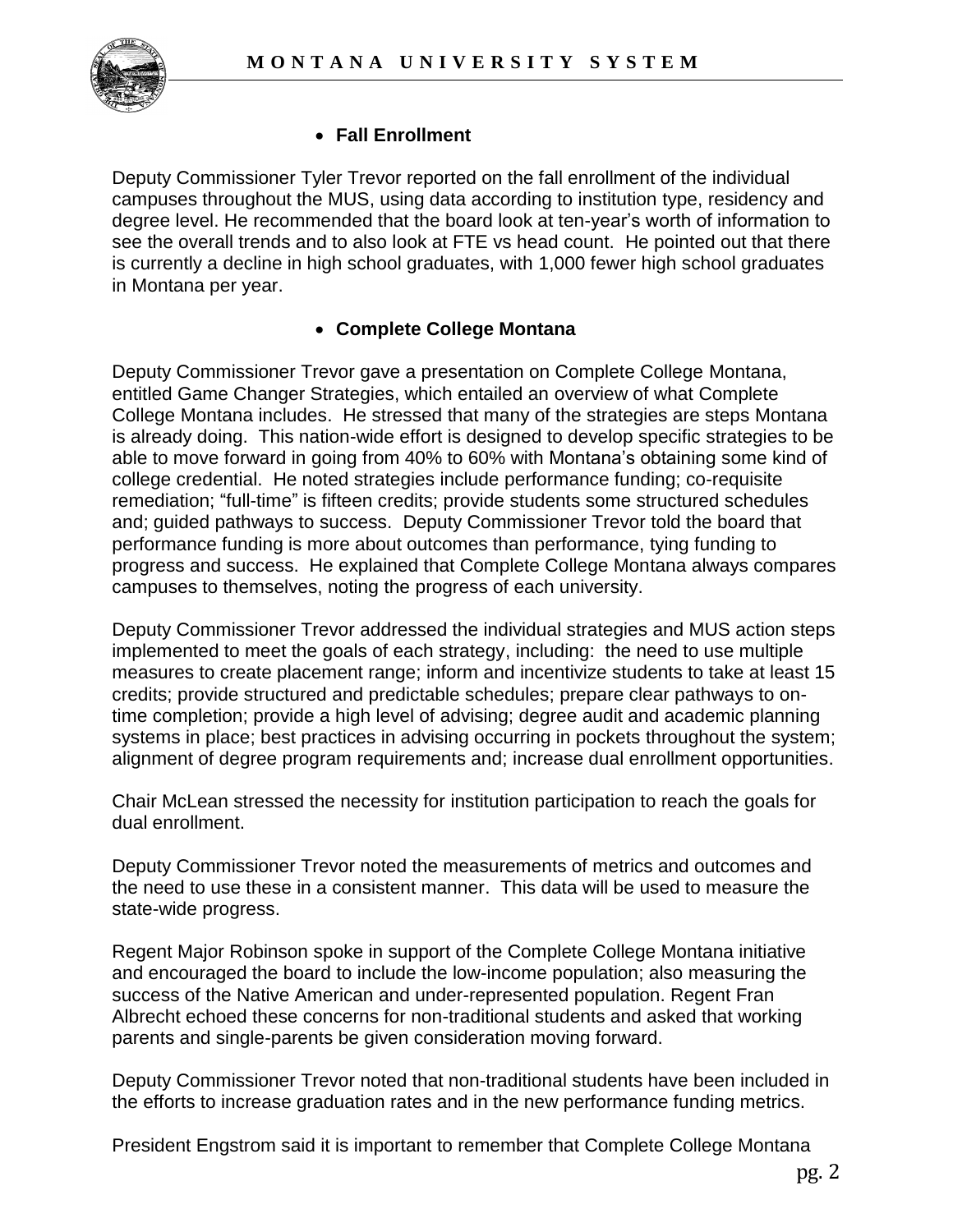

increases the intellectual capitol in the state. He stressed it is not about making it easier to get a degree; but rather, making it possible to give the opportunity to more people while maintaining academic standards, academic quality, and academic rigor.

Regent Jeff Krauss noted the importance of the research component, the involvement of the two-year options, and transfer degrees.

Shannon O'Brien, Governor Bullock's Education Policy Advisor, spoke on the concern that part-time students and non-traditional students typically do not graduate on time.

Commissioner Christian said this is an inclusive process, working toward where we want to be as a state.

#### **Other**

Jessica Brubaker, OCHE Associate Legal Counsel, reported on the State Authorization Reciprocity Agreement (SARA), which is a national initiative to make distance education courses more accessible to students across state lines, and make it easier for states to regulate and institutions to participate in interstate distance education.

The SARA initiative grew in response to the U.S. Department of Education program integrity regulations that set forth minimum standards for states in authorizing institutions that offer postsecondary education programs within their borders, and a requirement for institutions of higher education to be authorized in every state in which they have a presence. Although most states already had regulations in place, in most cases those regulations weren't being enforced. Essentially then, these new regulations resulted in a federal mandate that states enforce their existing laws. The penalty for non-compliance falls on institutions which become ineligible to receive Title IX financial aid if either their home state does not have a sufficient authorization process, or they fail to get authorization from the state in which they are operating.

Ms. Brubaker noted that new federal regulations had major implications for postsecondary institutions and states, especially with regard to the offering of distance education. Institutions were faced with the task of securing and maintaining approvals in potentially 50 different states, with substantially varied requirements for authorization in each of those states. States were faced with the potential of thousands of institutions requesting approval and a resulting workload that might exceed its current capacity.

SARA is a voluntary national reciprocity agreement that would relieve states and institutions of those burdens while still ensuring quality in the offering of distance education. The framework consists of a newly formed national coordinating commission, and makes use of the existing regional higher education compacts which have each formed a regional SARA entity. States will be eligible to join through their regional SARA entity provided that they can establish that they have an effective process for authorizing institutions.

If Montana were to join SARA, it would require board approval and a change to the manner in which the Board of Regents approves institutions to offer postsecondary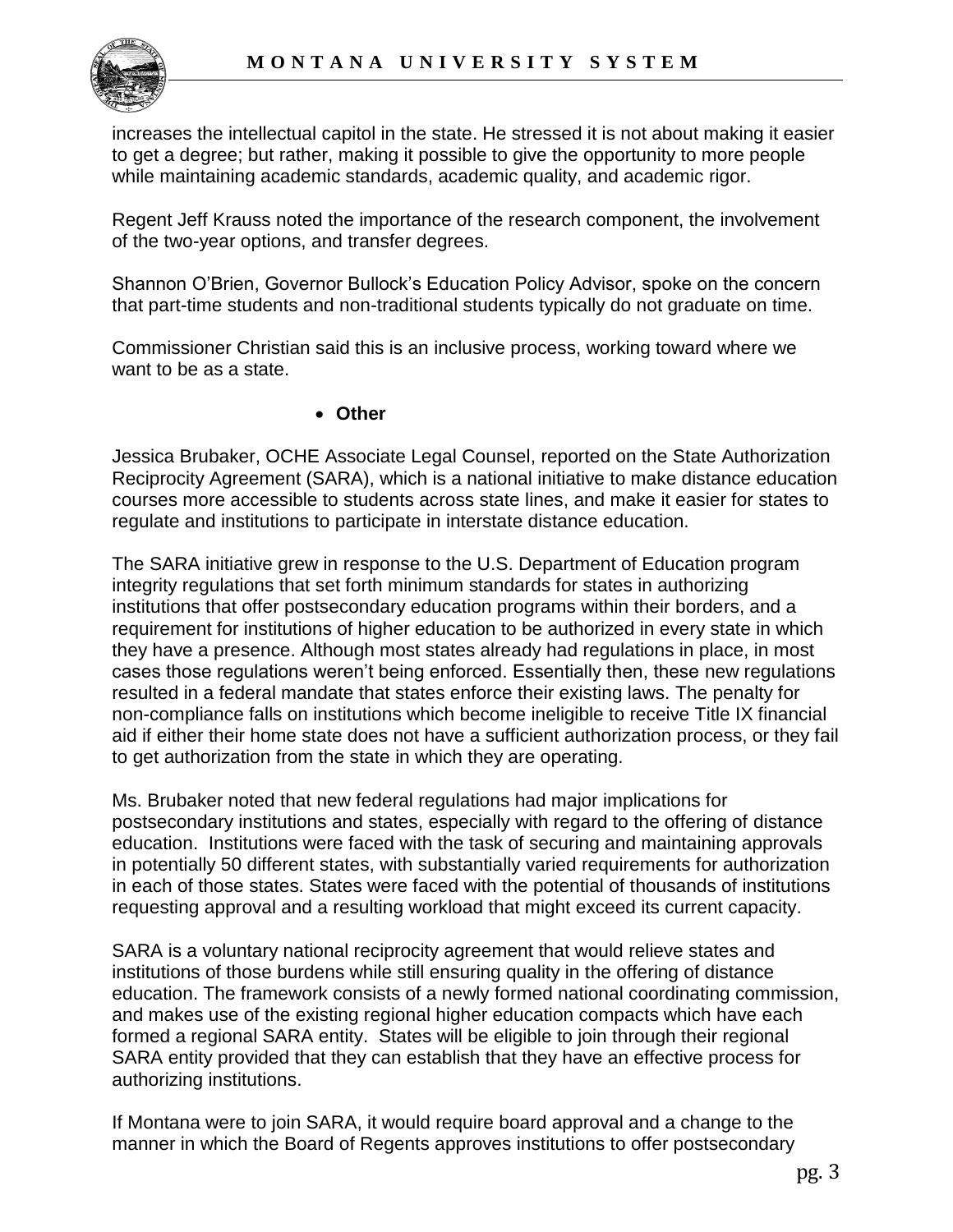

degree programs in the State of Montana. The Commissioner's office has been looking at this issue jointly with the campuses, and it is our preliminary opinion that joining the reciprocity agreement would be beneficial to both postsecondary institutions in Montana and to the Board of Regents in its role as the regulating entity in Montana. Several university system representatives will be attending the WICHE SARA regional forum in December to learn more about the roles and responsibilities of state agencies and institutions under SARA. With the expectation that the Commissioner will be reporting back to the Board following this forum regarding a recommendation on joining SARA we wanted to take this opportunity to provide you with some background information on the initiative and answer any questions that you may have.

Commissioner Christian said this issue will ultimately result in a policy and possibly some legislative requests. The board will be updated on this issue at future meetings.

The governor's Education Policy Advisor, Shannon O'Brien, provided an update on efforts of the governor's office including state-wide school visits, higher education collaboration, early childhood efforts, and working collaboratively with many state-wide stakeholders to obtain education goals.

# **ADMINISTRATIVE, BUDGET AND AUDIT OVERSIGHT COMMITTEE**

#### **ACTION**

a. Construction Projects and Bond Issuance; MSU-Bozeman *ITEM 161- 2004-R1113*

Terry Leist, MSU VP Finance and Administration, noted that this two-fold request is for construction of a new residence hall and for improvements to existing residence and dining halls. The amount will not exceed \$60 million. These projects will be funded by the issuance of facilities revenue bonds. The issuance of the revenue bonds also includes up to \$10 million in bridge financing for an academic building that will be paid for with gift proceeds received over a period of time. He noted there is already adequate need for the housing space to be filled upon completion.

Mr. Leist addressed the financing plan, assuring the board that there is existing revenue available to cover the new and current debt load and guaranteed that no state funds would be used for this project. He added that student participation will be incorporated throughout the design and construction process.

Regent Robinson spoke in support of the needed construction project.

Commissioner Christian noted that due to the age of many of the buildings throughout the MUS, the issue of needing to do major renovations is a system-wide issue that needs to be addressed on an on-going basis to meet ADA accessible requirements and safety specifications.

b. Series M 2013 Revenue Bonds; UM-Missoula *ITEM 161-1001-R1113*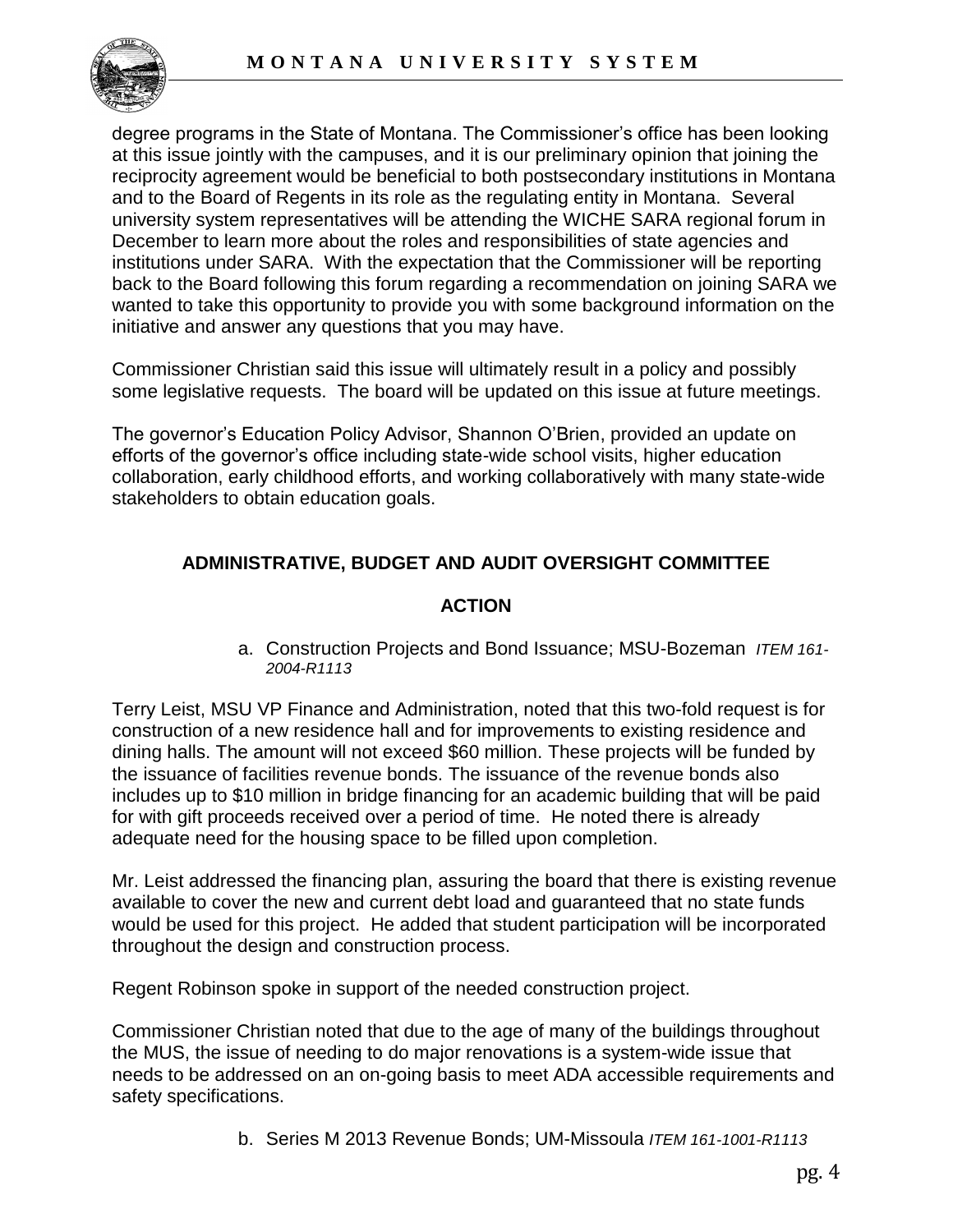

UM VP Finance and Administration, Mike Reid, explained this request was for authorization to proceed with the issuance of the Series M 2013 Revenue Bonds in a principal amount of up to \$8 million. He noted that these bonds will fund a portion of some projects which were previously approved by the Board of Regents.

c. Authorization to Purchase Building; MT Tech *ITEM 161-1501-R1113* 

MT Tech Chancellor Donald Blackketter requested authorization to purchase a building in Billings, MT, for Bureau of Mines and Geology. MT Tech is currently leasing space for the energy and ground water services and the landlord has requested using the building for their own purposes in the future. Chancellor Blackketter assured the board thorough inspection of the building will be conducted to guarantee that no environmental liability exists.

> d. Revision of BOR Policy 1003.4 – Capital Improvement Projects; OCHE *ITEM 161-101-R1113*

Deputy Commissioner Mick Robinson told the board this updated policy reflects the revisions of state statute regarding the use of Architects and Design Consultants. Campuses will have an advisory role in the selection of architects, with a committee recommending three architectural firms to be submitted to the Department of Administration, specifically to the Architecture and Engineering Division in accordance with their policies.

- e. Policy Revision 940.9.2 Use of Plant Funds; OCHE *ITEM 161-103- R1113*
- f. Policy Revision 1003.7 Authorization for Building Projects; OCHE *ITEM 161-104-R1113*

Deputy Commissioner Robinson addressed items e and d, noting that present policy states that campus projects between \$75,000 - \$150,000 can be approved at the Commissioner's Office without having to go to BOR for approval; anything above \$150,000 has to go before the board for approval. Items e and f request increasing the commissioner's approval authority amount to a maximum of \$350,000. He noted that the \$350,000 level was an important threshold amount to begin with in making the change.

Regent Krauss requested that the board reconsider the \$350,000 approval level at the November 2014 BOR meeting for the purpose of consideration of increasing the amount to \$500,000.

Student Regent Rogala requested a future discussion in which the cycle for the approval of student fees to could be discussed as well as whether some of the fees could be approved at the commissioner's office, which would essentially allow the student government groups to seek approval of specific fees in the off-cycle years.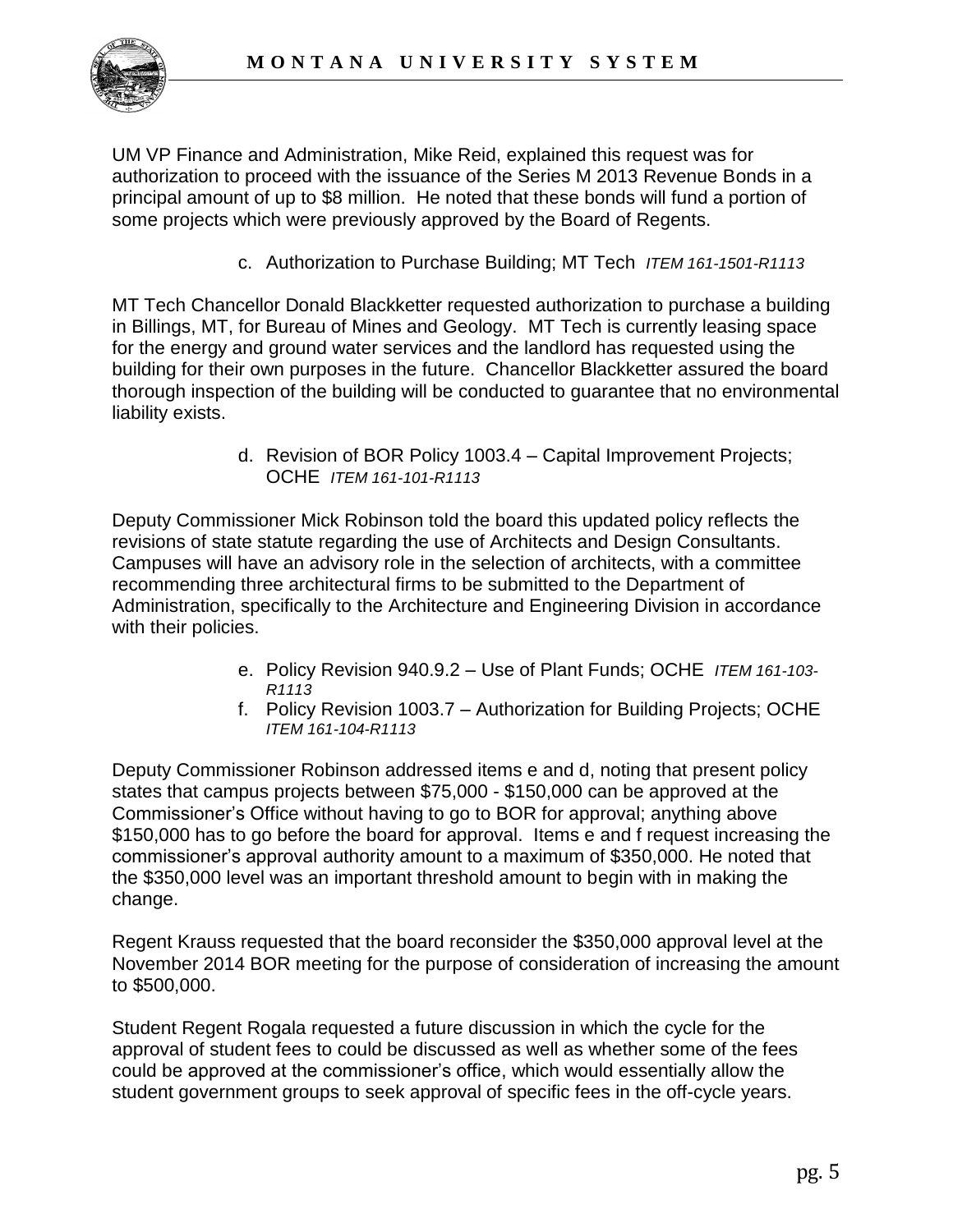Regent Buchanan emphasized that many board members are concerned about affordability and the cost of education; while he was sympathetic to the request regarding the cycle of fees, he said it was important to protect the barriers to adding costs. He added that it is important to see all the fees at one time to have an understanding of the total cost of fees.

g. Spending Authority for TAACCCT Grant; OCHE *ITEM 161-114-R1113*

Deputy Commissioner Robinson explained the TAACCCT had not been awarded until after the MUS budgets had been approved, thus, spending authority still needs to be approved. He noted funds will also be flowing to the tribal colleges, but those dollars were segregated because the MUS does not approve spending authority of the tribal colleges. Mr. Robinson noted the different expenditures for students and administration, as well as plans for expansion and sustainability of the programs which are addressed in the documents attached to BOR agenda.

Regent Albrecht requested the board receive an update regarding sustainability efforts.

# **CONSENT**

- a. Authorization to Renovate Food Service Venues; MSU-Bozeman *ITEM 161-2005-R1113*
- b. Repair/Replace Residence Hall Roof; MSU-Billings *ITEM 161-2703- R1113*
- c. Student Computer Fees; MSU-Northern *ITEM 161-2816-R1113*
- d. Student Equipment Fees; MSU-Northern *ITEM 161-2817-R1113*
- e. Authorization for Transfer of Interest in Real Property; UM-Missoula *ITEM 161-1004-R1113*

Deputy Commissioner Robinson noted a change in item "e." according to the land board regulations.

UM Vice President of Administration and Finance, Michael Reid, explained that UM has received only one written offer on the property for sale. UM was requesting authority to sell to the single bidder because it is in the best interest of the University to dispose of the property. Because it cannot be sold for less than the appraised value according to the Land Board policies, the University recently was notified that according to the Land Board policies, they will have to put this property up for auction. Following board approval, the University will put the property up for auction. He noted that the property cannot be sold for less than the appraised value according to land board policy.

#### **INFORMATION**

- a. Linfield 231 Renovations; MSU-Bozeman
- b. Roberts 218 and Wilson 1-138 Renovations; MSU-Bozeman
- c. MSU Alumni Foundation Performance Report
- d. UM Foundation Performance Report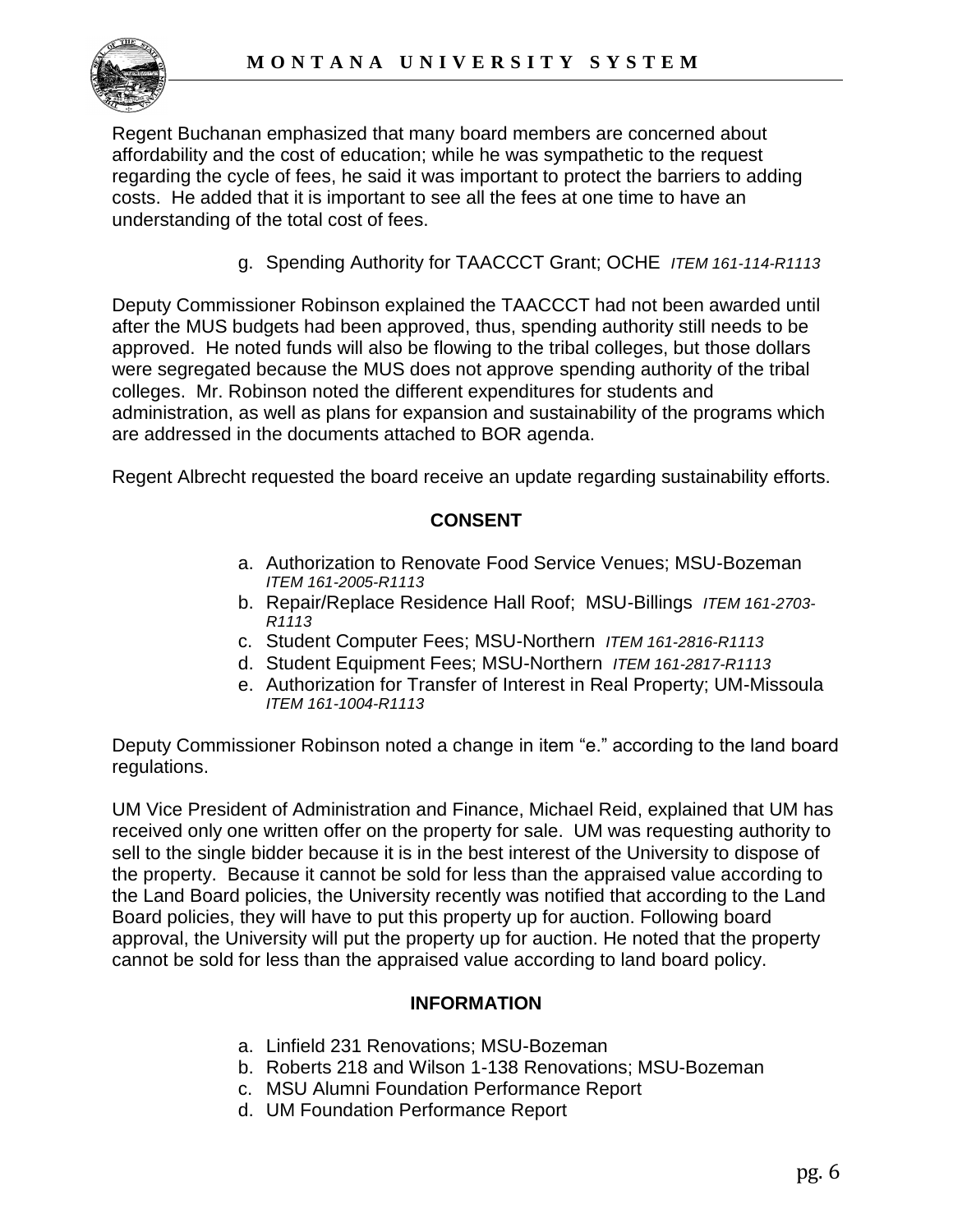

Deputy Commissioner Robinson said the commissioner's office is working with all the campuses to provide an annual Foundation report to the BOR.

- e. Audit Reports
	- Flathead Valley Community College-June 30, 2012-Unmodified **Opinion**
	- University of Montana-Western Foundation-December 31, 2012- Unmodified Opinion
	- University of Montana-Compliance Audit (Financial Related)-Two Fiscal Years Ended June 30, 2013
	- Montana State University-Compliance Audit (Financial Related)- Two Fiscal Years Ended June 30, 2013
	- Montana State University-Billings Foundation-June 30, 2013- Unmodified Opinion
	- Montana State University-Northern Foundation-June 30, 2013- Unmodified Opinion
	- Montana Tech Foundation-June 30, 2013-Unmodified Opinion
	- Montana State University Foundation-June 30, 2013- Unmodified Opinion
	- Dawson Community College-June 30, 2012-Unmodified Opinion

#### **Public Comment:**

 Carson Kirby, MSU student, spoke in support of the MSU residence construction project and noted extensive participation by students throughout the process.

## **Student Health Insurance Plan Administration**

Connie Welsh, Director of MUS Benefits, Jim Mitchell, Director of MSU Student Health Center, and Rick Curtis, Director of UM Curry Health Center, presented information pertaining to the recent history of the MUS Student Health Insurance Plan and the impact of the Affordable Care Act, and changes in the marketplace pertaining to the MUS Student Health Insurance Plan. Consultants have been involved to help determine the appropriate role of the MUS regarding health insurance plans for students.

Mr. Curtis, UM, explained that the university system assisted with the creation of a single student insurance program that is affordable to students. The Affordable Care Act authorized that children could remain on their parents' health insurance plans until they turn the age of 26. Therefore, there has been a significant decrease in the number of students enrolling in the Student Health Plan, which is impacting the sustainability of the current plan. Projections indicate the university system will need to increase premiums if continuing with the current Student Health Plan.

Mr. Mitchell, MSU, explained different options for students in going forward. He noted that if students are eligible to stay on their parents' plans, they will not be eligible for the federal insurance exchanges. Navigating the process for International students is also cumbersome and confusing.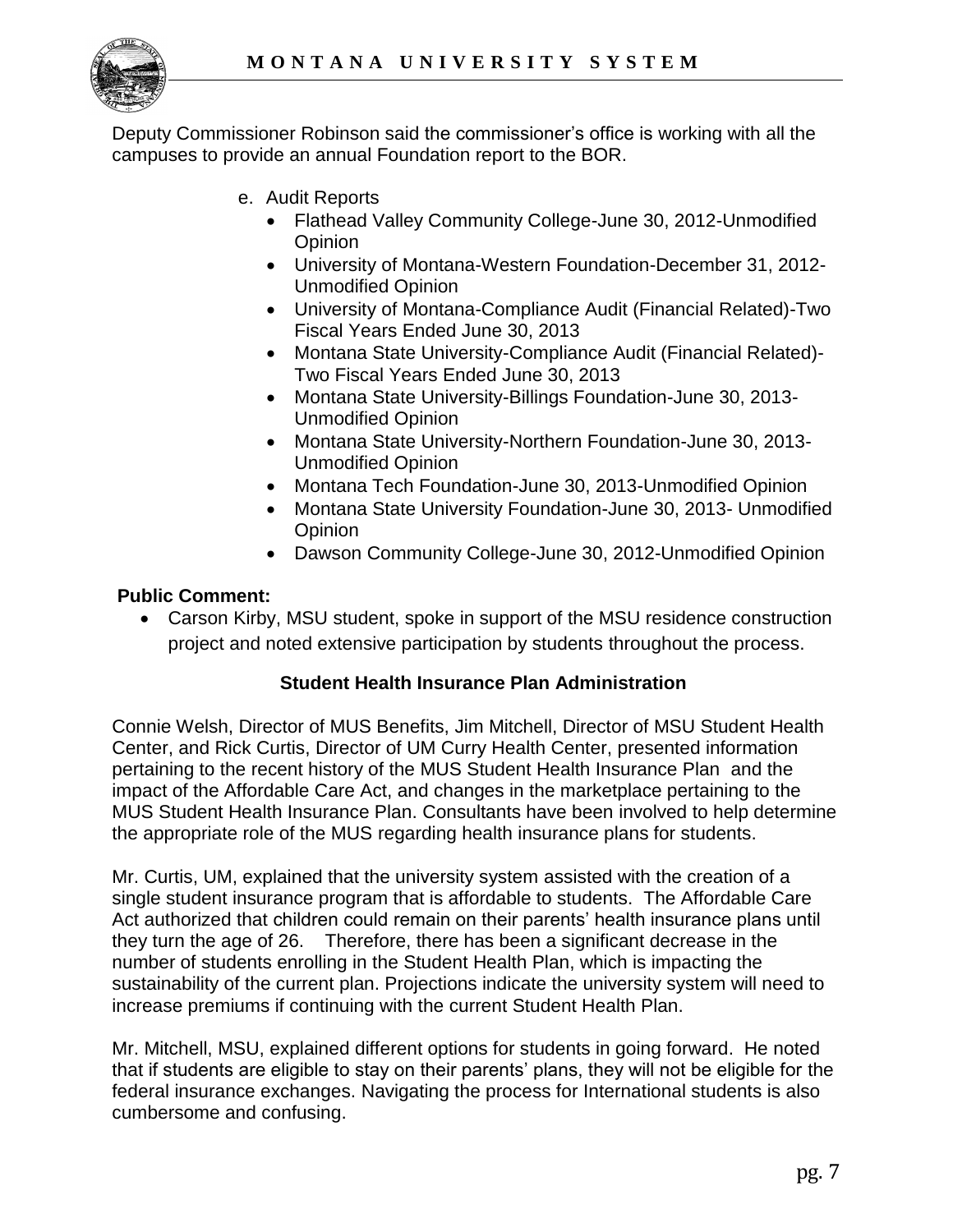

Mr. Mitchell noted several reasons for not providing student health insurance: the high financial risk in the shifting healthcare environment; the federal ACA individual mandate is sufficient and would result in no additional institutional or campus safety responsibility; ACA individual mandate impact on uncompensated care with local communities and; students are highly transitory.

He then noted reasons to provide student health insurance: value for student insurance plan vs. inconvenience of the waiver process; want to make sure students have access to local community health care providers; campus safety and; opportunity for community health care provider partnerships/direct contracting. He said the MUS Benefits Program would need to explore the potential to restructure the plan design for a fully insured or hybrid plan to buffer potential risk.

Director Welsh spoke about three potential ways to move forward. 1. fully-insured renewal of the plan; 2. transition to market place and ACA exchanges or; 3. provide a self-insured program. She added that the environment surrounding student health insurance is substantially impacted by the volatility in the existing health care environment and the regents and the system need to determine what the appropriate role is for the MUS regarding student health insurance. She said they also need to consider if they can provide a product that meets the federal requirements while also providing a value to students.

Commissioner Christian noted that this is about how to best serve the students and to protect the needs of the students. He said they need to evaluate how all the pieces come together in an environment filled with uncertainty on the federal level. The commissioner's office will carefully evaluate the risk associated with the student health insurance plan.

# **STAFF AND COMPENSATION COMMITTEE**

Deputy Commissioner Kevin McRae noted the employment equity interest items are fairly common and relate to both BOR policy and statutory provision for a combination of a conflict of interest plan and clear delineation between faculty that are performing research in relation to intellectual property.

#### **CONSENT**

- a. Employee Equity Interest Under Policy 407; UM-Missoula *ITEM 161- 1002-R1113*
- b. Employee Equity Interest Under Policy 407; UM-Missoula *ITEM 161- 1003-R1113*

#### Staff Items

- a. OCHE *ITEM 161-100-R1113*
- b. UM-Missoula *ITEM 161-1000-R1113*
- c. MT Tech *ITEM 161-1500-R1113*
- d. MSU-Bozeman *ITEM 161-2000-R1113*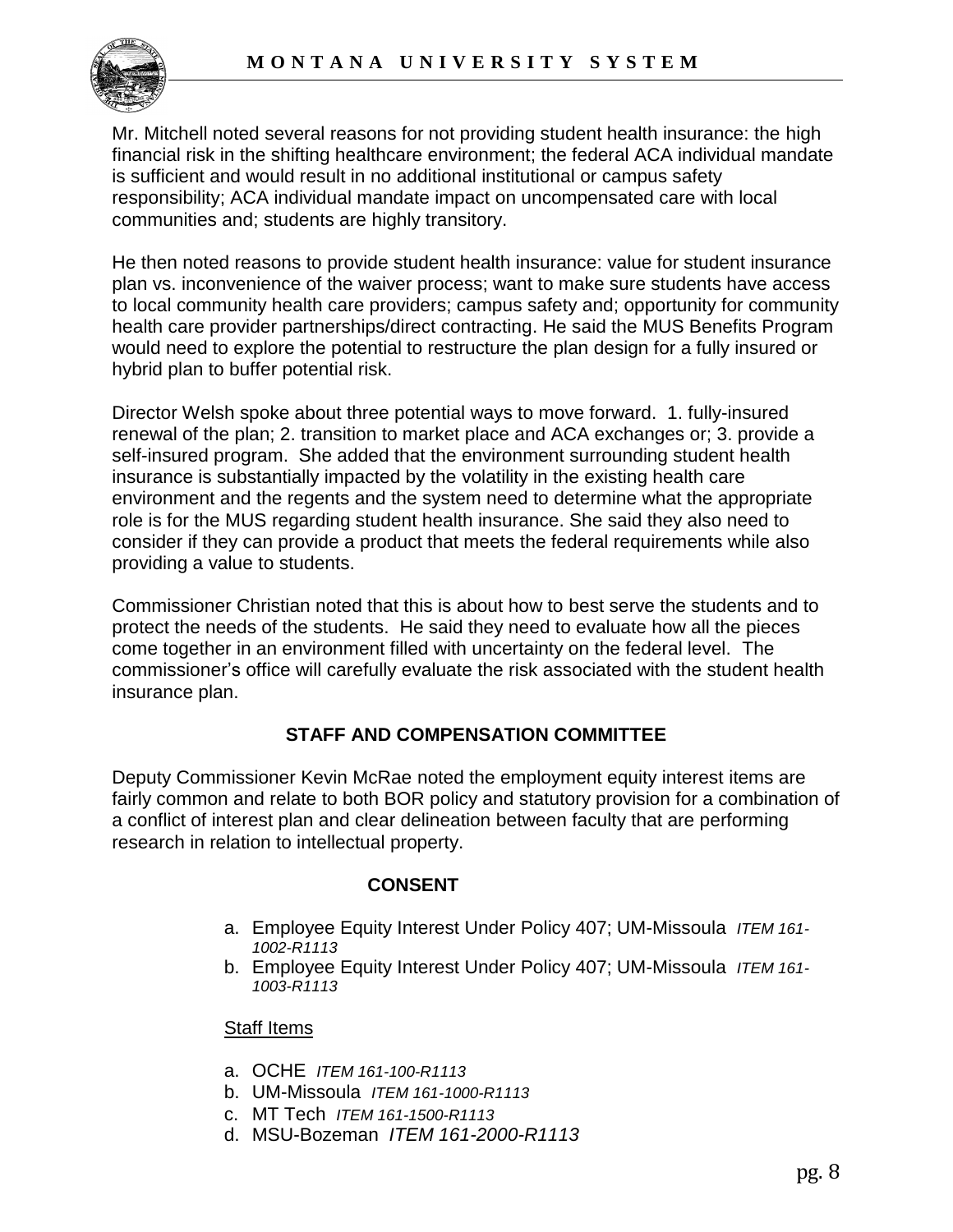

- e. Professor Emeritus of English: Sexson; MSU-Bozeman *ITEM 161-2001- R1113*
- f. Professor Emeritus of Education: Bruwelheide; MSU-Bozeman *ITEM 161-2002-R1113*
- g. Professor Emeritus of Technology Education: Davis; MSU-Bozeman *ITEM 161-2003-R1113*
- h. Professor Emeritus of Art: Cast; MSU-Billings *ITEM 161-2702-R1113*

#### Labor Agreements

- a. UM Faculty on the Mountain Campus; OCHE *ITEM 161-106-R1113*
- b. UM Faculty at Missoula College; OCHE *ITEM 161-107-R1113*
- c. MT Tech Faculty on the North Campus; OCHE *ITEM 161-108-R1113*
- d. Faculty at Great Falls, Highlands, City (MSUB), and Gallatin Colleges; OCHE *ITEM 161-109-R1113*
- e. Helena College Faculty; OCHE *ITEM 161-110-R1113*
- f. MSU Billings Faculty on the North Campus; OCHE *ITEM 161-111-R1113*
- g. Teamsters at UM; OCHE *ITEM 161-112-R1113*
- h. Nurses in MSU Student Health Services; OCHE *ITEM 161-115-R1113*

Deputy Commissioner McRae clarified that items b,d, and e do not have ratified agreements yet; therefore, when the board votes on the labor agreements, the motion will include the removal of labor agreements b,d, and e.

#### **DISCUSSION**

2013-14 Staff and Compensation Committee Work Plan

Regent Major Robinson proposed to adopt the Staff and Compensation Committee work plan to guide the committee's efforts. The board agreed by consensus.

Regent Robinson highlighted the three goals to focus on: 1. Preparation for the legislation session to ensure that students and the public are served by capable personnel to serve the educational needs; 2. Communication with MUS employees on staff and compensation issues and; 3. Maintain effective labor relations with unions on matters of collective bargaining.

Regent Buchanan encouraged the BOR to not raise tuition and to instead, use internal funding by reallocating funds to use toward priorities of the board. Regent Krauss supported consideration of this.

Regent Robinson recommended working with the commissioner's office regarding the impact and possible benefits if a percentage of campus budgets were reallocated for other purposes. He also requested the commissioner's assist with the Work Plan goal to increase communication efforts.

Chair McLean noted that the campuses had informed the board that removing a percentage of funding for a pool fund would be very damaging to the campuses and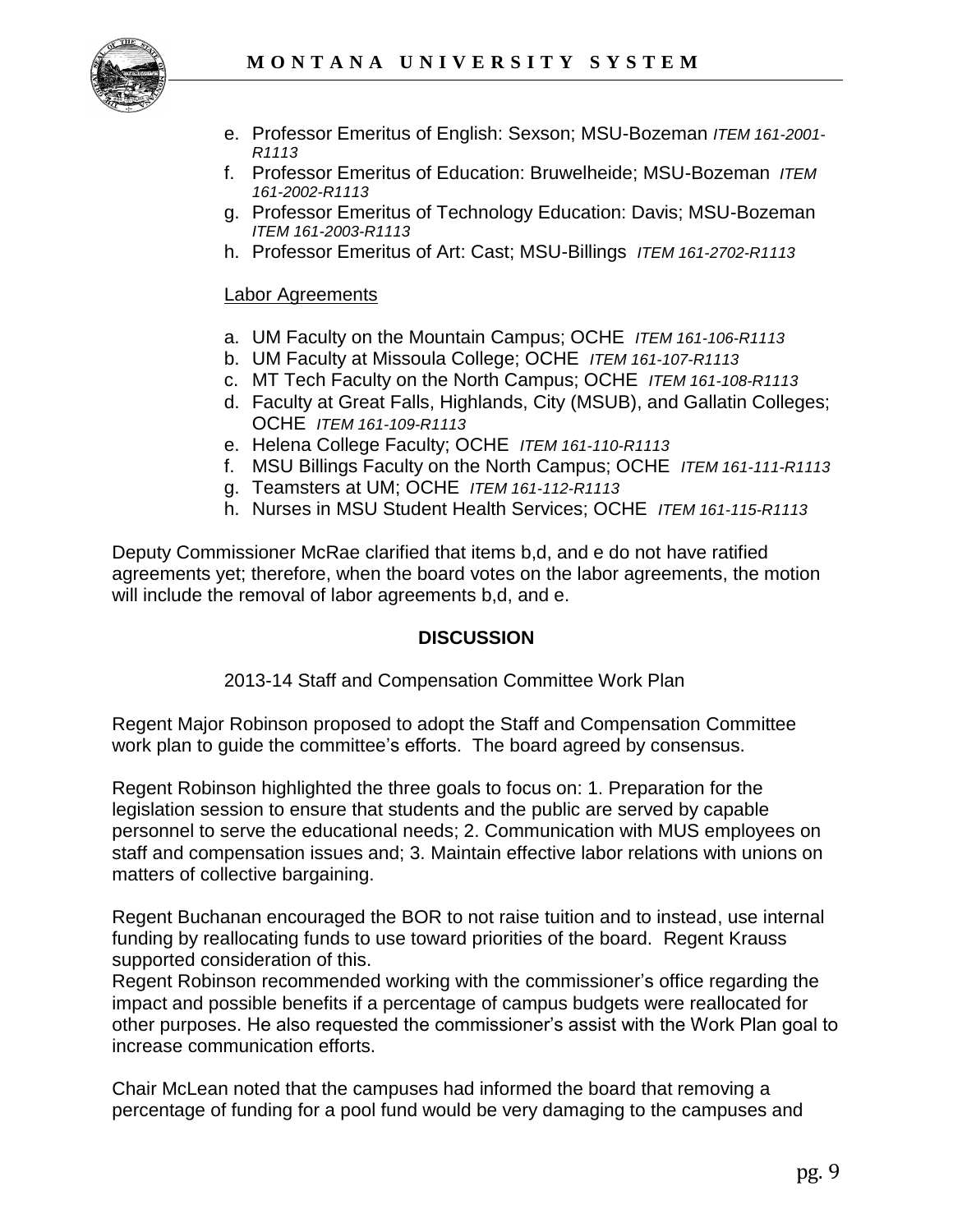

could jeopardize the educational opportunities on the campuses. The board requested a future discussion on this.

## **Public Comment:**

- Dave Shievley, UM-Missoula professor and Chair of union faculty, spoke in support of the Staff and Compensation work Plan and pledged to participate in the efforts of the work plan as needed.
- Marco Ferro spoke in support of collaborative work on compensation levels and methods of reaching the needed compensation.
- Barbara Webster, MSU staff, urged the board to remember all the staff on the campuses, regardless of their position.
- Dean Ridgeway, spoke of the need of higher compensation levels and noted the small level of his compensation level.

## **ACADEMIC, RESEARCH AND STUDENT AFFAIRS COMMITTEE**

## **ACTION**

a. Policy Revision 320.1 - Accreditation; OCHE *ITEM 161-103-R1113* 

Deputy Commissioner Neil Moisey explained this is regarding the state authorization of institutions from other states offering online courses in Montana and to add accrediting organizations approved by the U.S. Department of Education to the list of accrediting agencies approved by the board. The policy revision has been done in collaboration with campuses and OCHE staff.

b. Regents' Professor Nomination; MSU-Bozeman *ITEM 161-2009-R1113*

President Cruzado introduced Dr. Anne Camper and noted her background and exemplary accomplishments.

Regent Albrecht moved approval of ITEM 161-2009-R1113. Motion approved 7-0.

## **CONSENT**

a. MRPIP Candidates; OCHE ITEM 161-105-R1113

Deputy Commissioner Moisey explained that the MRPIP program helps in the repayment of student loans for BOR approved physicians practicing in under-served areas in Montana.

#### **INFORMATION**

a. Level I Memorandum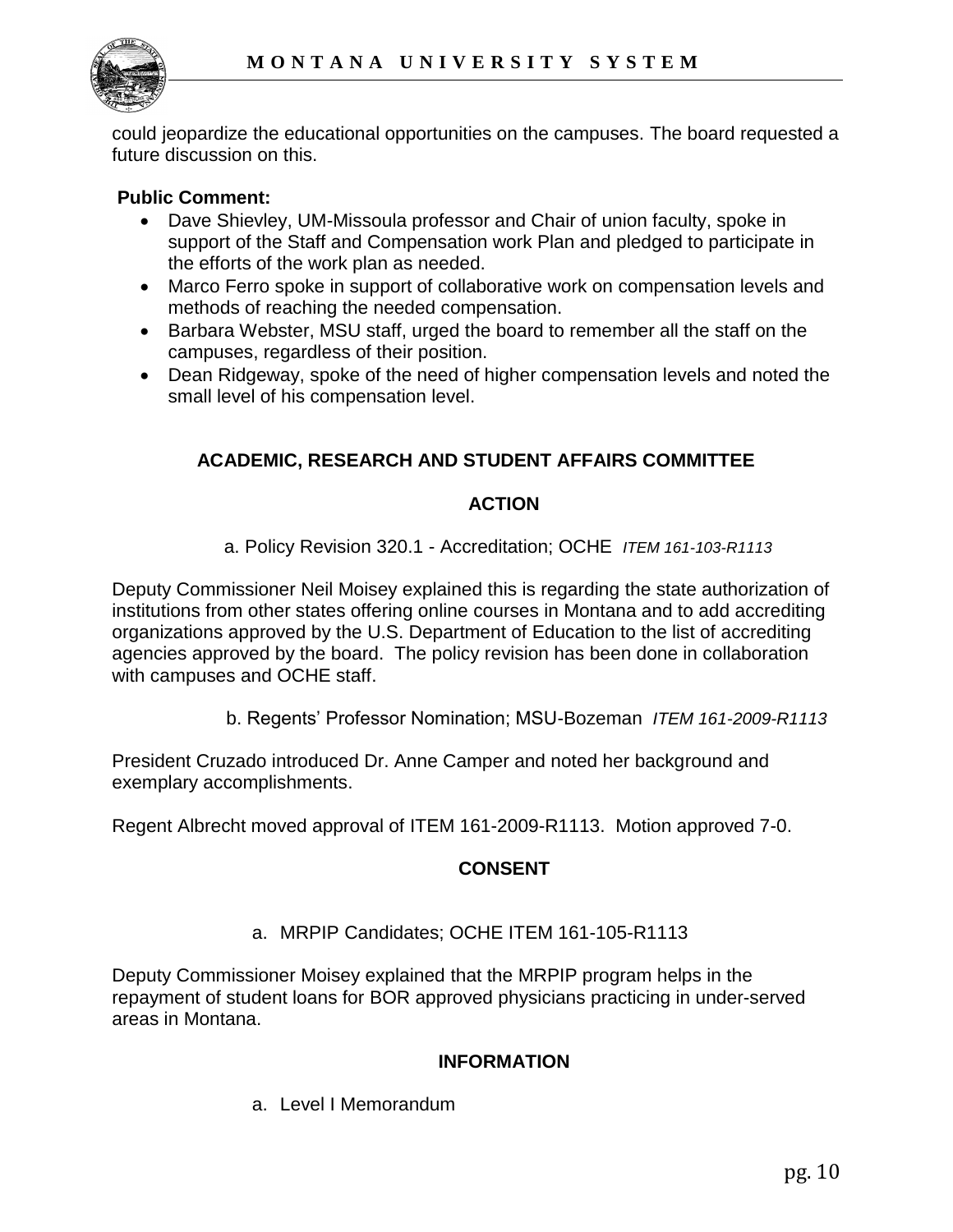

Deputy Commissioner Moisey noted the memorandum contains changes that have minimal financial impacts on the campus and minimal impact on the campus mission. These are approved at the system office.

> b. Withdrawal of Sustainable Energy Technician AAS Program from Moratorium; Great Falls College-MSU *ITEM 161-2901+R1113*

Deputy Commissioner Moisey said this was in moratorium while a search was conducted for a faculty member; the faculty member has now been hired and this is now being taken out of moratorium.

- c. Withdrawal of Sustainable Energy Technician CAS Program from Moratorium; Great Falls College-MSU *ITEM 161-2902+R1113*
- d. AIMA Update

Deputy Commissioner Trevor explained the data on participation of American Indian Enrollment over the past ten years, noting that 5% of the MUS student population is American Indian. He also presented information on the retention of American Indian students and degree completions by campus. Deputy Commissioner Trevor noted that he will present information regarding American Indian transfer students and associated retention rates at a future board meeting.

Regent Robinson noted concern of the low retention rates of the American Indian students. Regent Robinson requested raising the priority level of the retention of American Indian students. Regent Tuss spoke in support of this request.

Commissioner Christian told the board this is a priority and that the commissioner's office has been collaborating with the tribal councils and have reached agreements with some tribal colleges regarding course transfer issues. He noted that the AIMA position in his office needs to focus on this more and work to determine what the next steps should be.

e. Affordability Task Force Update

Director of Student Affairs, Ron Muffick, OCHE, gave a presentation on the developments of the Affordability Task Force, a summary of past efforts, plus recommendations and plans for implementation. He said tools for affordability include using a holistic approach to address affordability; state based financial aid needs to be effective and efficient; effective outreach and information and; provide financial success counseling. Mr. Muffick reported that the responsibilities of the Affordability Task Force are now complete.

Mr. Muffick said next steps include implementing a board policy as well as a technical and implementation component. He stressed that while the Affordability Taskforce is being discontinued now, the efforts and ongoing work as a result of it will continue.

Regent Buchanan encouraged the board to maintain local efforts in servicing student loans.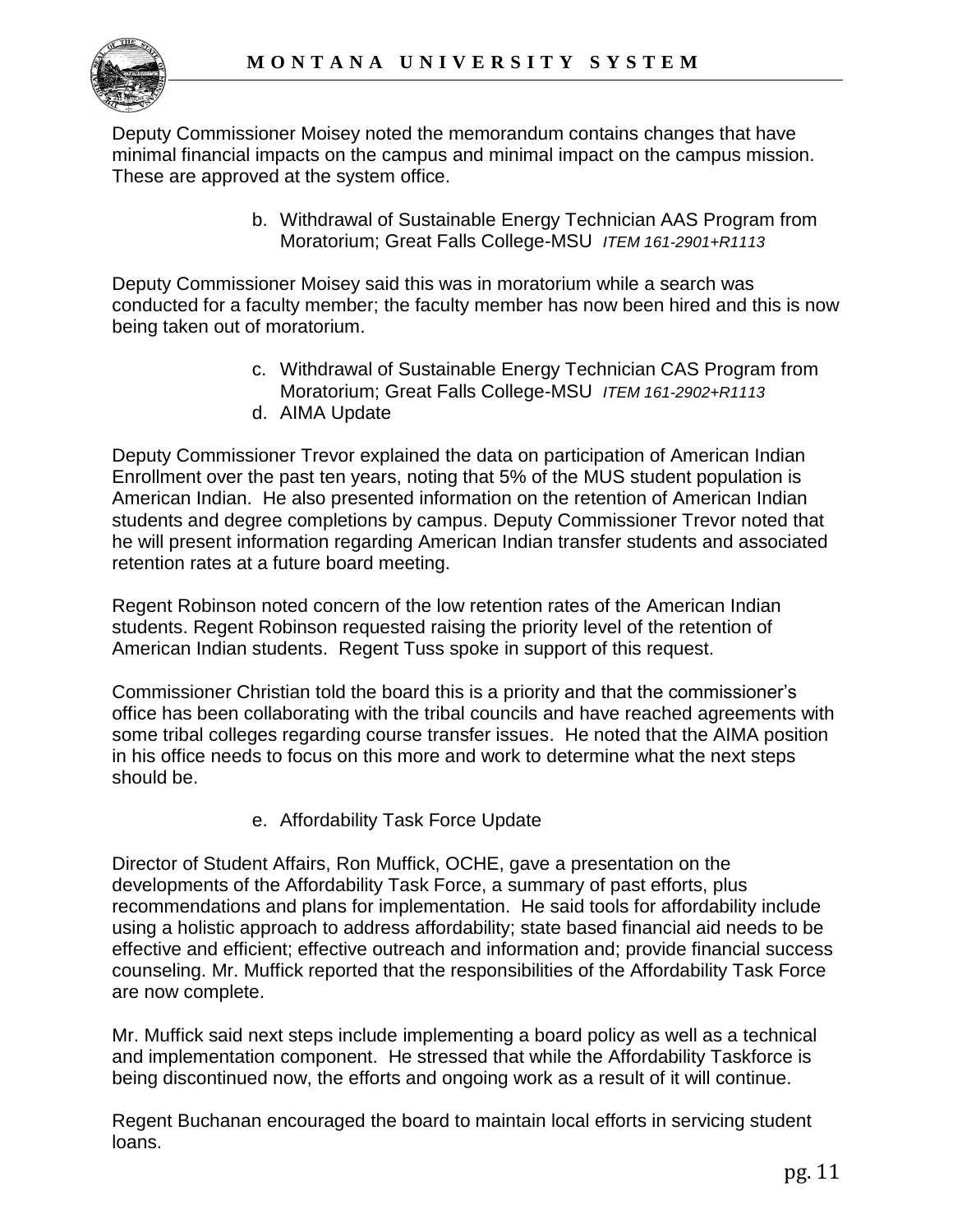

f. Veterans – Yellow Ribbon Program

Director Ron Muffick gave a presentation on the Yellow Ribbon Program for veterans, which serves non-resident veterans with full VA benefits. He referenced the portion of costs paid for by veterans' benefits, the amount waived by campuses, and the portion paid for by the Yellow Ribbon Program. He reminded the board that the MUS is already providing benefits to many of the non-resident students and in order for a student to qualify for the Yellow Ribbon program, they have to have served for 36 months on active duty. Mr. Muffick added that the MUS is already serving the majority of residents through the Yellow Ribbon Program and that the goal is to ensure we remain a Veteran Friendly System.

g. Student Affairs Update

Director Muffick noted priorities for student affairs officers include: sexual assault prevention; affordability; performance-based funding; Veterans' Initiative and; financial aid. Efforts have focused on sharing policies and procedures, ensuring the MUS is developing and implementing strategies that will remain consistent with performancebased funding and outcome based funding going forward.

h. Prioritization Process Presentation

Chancellor Jim Limbaugh, MSU-Northern and Provost Mark Pagano, MSU-Billings, presented information on the prioritization processes recently completed on their campuses, noting complexities and nuances involved.

Highlights included: charging campus faculty to conduct the process; being mindful of the campus mission and vision; preparation for possible shifts in funding; focusing on what the campus does best; productivity; external market demand and; economic trends. Chancellor Limbaugh stressed the necessity of collaboration throughout the process.

Provost Mark Pagano, explained that MSU-Billings enhanced programs that had potential to expand. Steps included: identify programs that are in highest demand and have room for growth; create a flexible culture that is quick to respond to necessary changes and; develop a strategy to identify and manage "phase out" programs as necessary and appropriate.

Provost Pagano noted that the program prioritization criteria includes: centrality, productivity, external and internal demands, quality, size and scope, future potential, and productivity and cost effectiveness.

The board spoke in support of these processes.

- i. Academic Program Review
	- MSU-Bozeman
	- MSU-Billings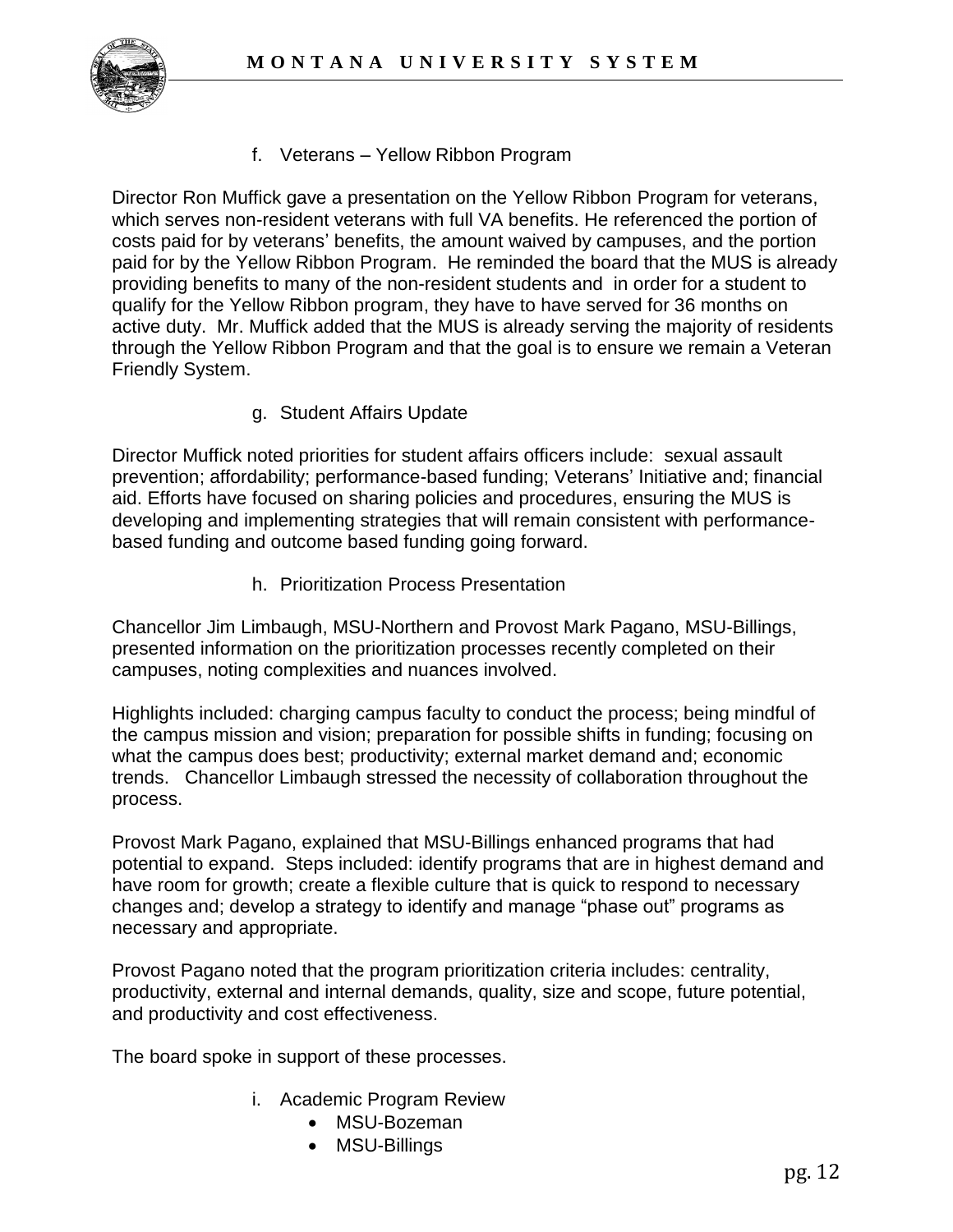

- Great Falls College MSU
- UM Missoula
- MT Tech UM
- Helena College

UM Provost Perry Brown and MSU Provost Martha Potvin spoke on the program prioritization.

Provost Potvin explained the use of program reviews as an ongoing assessment process for improvement. She highlighted the following points: identify strengths and weaknesses; use the information to determine changes that need to be made; all individual degree programs need to be done at the department level; provide the departments with key data that they are to include in the program review; and allow or require an external program review. An executive summary is prepared following the process. She reminded the board that degree programs are not static and changes are made all the time. Although there is a formal program review process, there is a lot occurring on an annual basis; not all program reviews result in changes, but many do.

Provost Brown addressed the distinction between program review and program prioritization. Program review is focused more on continual improvement, whereas program prioritization focuses on areas of strength and improvement. While they are two separate processes, they do work closely together. He noted that once the selfstudy is completed, the departments begin making changes immediately. Both campuses noted student participation in the process. He told the board that there is a national movement in which accreditation is focusing more on outcomes than it was in the past.

Board members spoke in support of the processes and for the campuses to be empowered to do what is best for their students and campuses.

Provost Brown noted that the campus self-study addresses the scholarship and academic rigor, and the quality of the research and how much it is used by other people.

j. MAS Update

Lindsay Murdoch, ASMSU President, presented an update on the "Not in Our State event, which is a statewide taskforce on sexual assault and next steps.

#### **Public Comment:**

 Camryn Hare, UM Veterans Service Office, and another student, spoke in support of granting in-state residency to all service members, regardless of their time of service or whether they qualify for the Yellow Ribbon Program.

K-12 Partnership

• Montana Common Core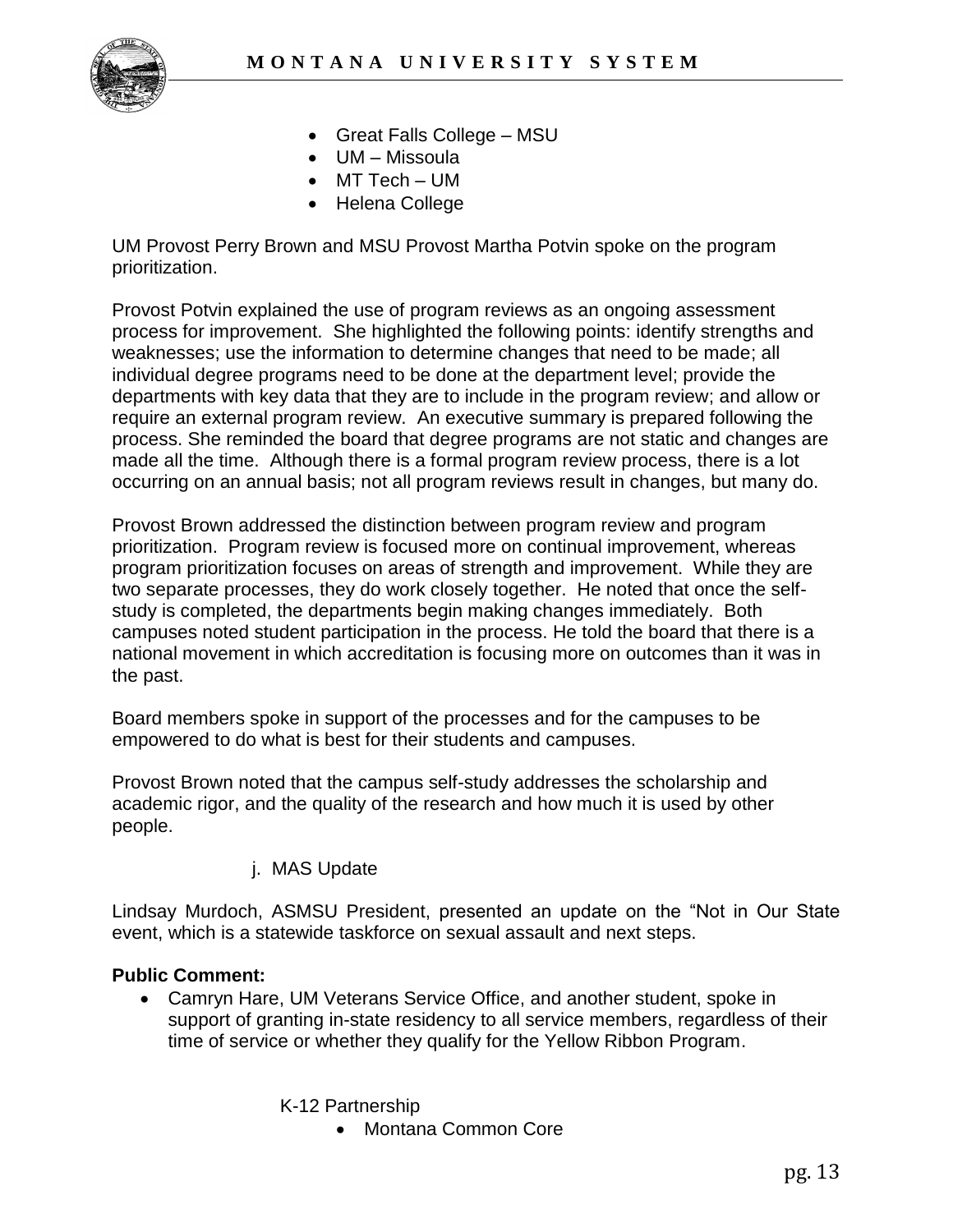

Chair McLean spoke in support of the common core.

Peter Donovan, Board of Public Education, noted the two-year process used by the Board of Public Education to develop the common core standards. Key factors included were for the standards to be academically rigorous, provide clear pathways for student achievement, and development of critical thinking and communication skills.

Superintendent of Public Instruction, Denise Juneau, spoke on the new standards for English language arts, literacy, and mathematics. College and career readiness for every Montana high school graduate is a high priority. She stated that this will impact higher education through dual enrollment programs, placement tests, and remediation rates. Superintendent Juneau said the benefits of collaboration are to cut remediation rates, increase college retention rates and shorten the path to a college degree. This will result in a more seamless connection for high school graduates to college and career preparation.

MSU Dean of Education, Lynda Ransdell, noted strategies used by higher education to better prepare teachers to implement the K-12 common core. She spoke on best practices for implementation of common core and highlighted partnerships across P-20 groups.

UM Dean of Education, Roberta Evans, addressed specific efforts, including the STREAM Partnership Project, which is a collaborative effort between the campuses and OPI (Office of Public Instruction). She noted equal commitment to doctoral students as well as preparing those working with preschool children.

The following strategies to ensure the success of common core were discussed: professional development, developing curricular materials, and assessments; and to continue partnerships between higher education, OPI and school districts.

#### **Public Comment:**

- The following MSU students spoke in support of the construction of the MSU residence hall: Tanner Oakes, Cole Erickson, Kayla Bartlett, and Cal Trafton
- Cristoff Lambert, MSU faculty, spoke of concern of the limitations of legislative allocation of resources to higher education. He encouraged the board to look at policies in getting more resources.

The meeting recessed at 5:20 PM.

#### **Friday, November 22**

MUS Benefits Updates:

• MUS Retirement Plan Policy Revision

Connie Welsh, Director of MUS Benefit Plan, gave a presentation on current programs and future policy direction for the MUS Defined Contribution Retirement and Savings Plan, which is a mandatory plan for faculty. TIAA-CREF is the exclusive vendor for the MUS-RP. She noted that there is also a voluntary tax-advantaged savings plan, which is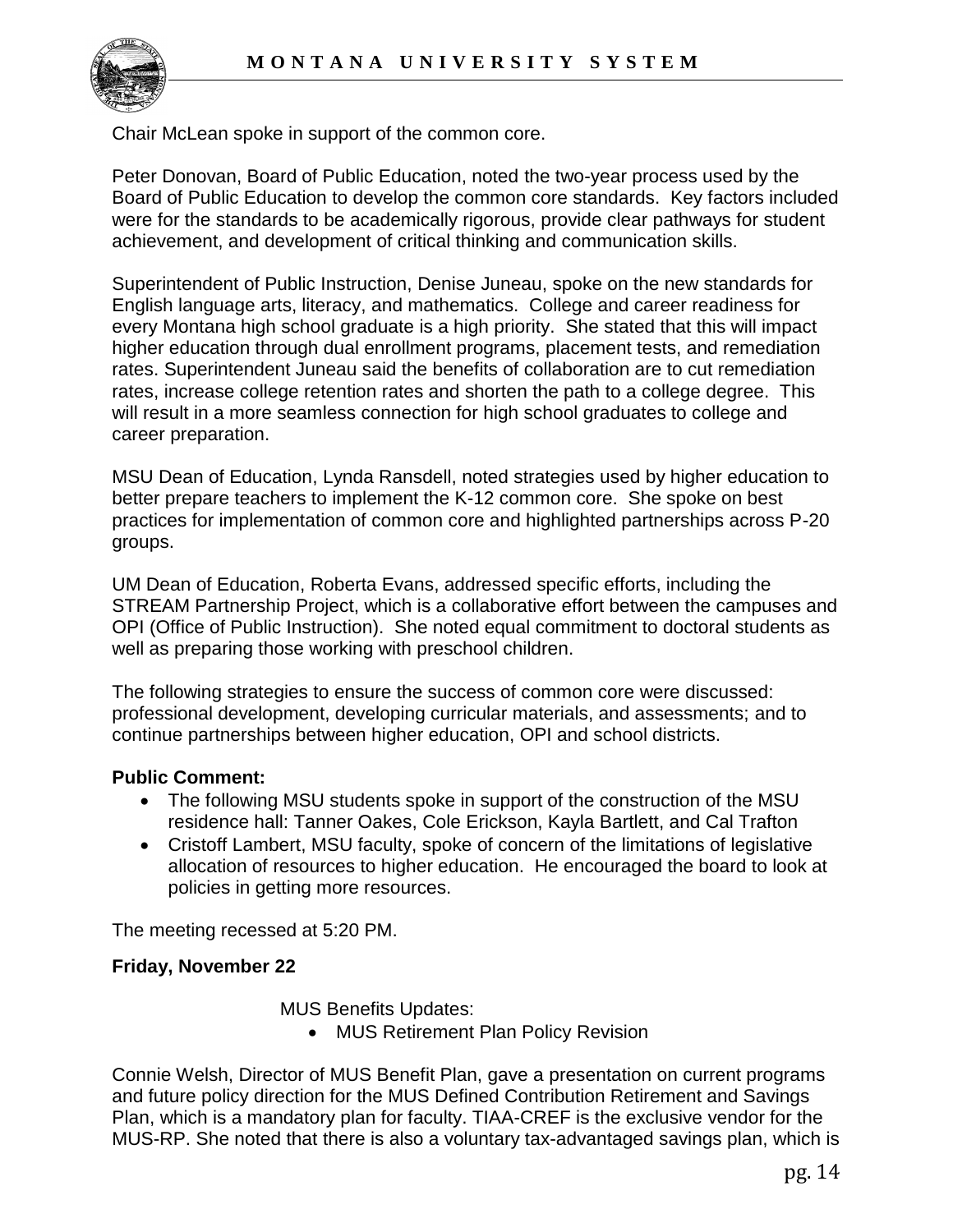

required to go to bid for vendors for this plan.

Director Welsh indicated that the MUS Defined Contribution Retirement and Savings Plan will go out for bid in the very near future. New components will likely include a single record keeper requirement, which will allow employees to view all their account information in one place, and enhanced decision-making tools. The ultimate goal is to optimize participant financial gains.

> Update/Overview on the MUS Employer Plan and Specific ACA Impacts

Director Welsh gave an overview and summary on the MUS Employer Plan regarding the ACA (Affordable Care Act) impacts. She presented projections for upcoming years for the projected health care funding vs. expenses. She noted the Plan value is an actuarial measure of the value of the benefits included in the plan, in which the MUS is ranked in the top half of the plans that were compared.

Director Welsh explained the Affordable Care Act and its employer shared responsibility requirements. Benefits offered by the employer must meet the actuarial equivalent of 60% of the value of a state 'benchmark' plan. She noted that the ACA Federal regulations are complicated and detailed. A reasonable methodology needs to be developed and tracked for determining what constitutes the 30 hours per week requirement for employees to qualify for benefits. She added that it is challenging to determine how to track particular employees, such as tenured track and adjunct faculty.

Ms. Welsh told the board there is an initial measurement period, in which the employers must track all employees. During this time, it is to be determined if employees meet the ACA requirement. During the Stability period, the MUS must offer employees benefits to those that were deemed eligible. This will be done on the campus level.

Connie explained that if an employer fails to meet the requirements, there is a penalty assessed; penalties assessed will be high. She said ACA impacts to future benefits include: benefits are becoming more standardized; the ability to impact behavior through benefit plan design is becoming more limited and; wellness programs are becoming more critical to Employer Benefit Plans.

## K-20 Data Linkage

Madalyn Quinlan, OPI, gave an update on progress related to K-20 date linkage. The purpose is to establish data linkages between K-12 education and postsecondary partners by creating an electronic student transcript repository and connecting to postsecondary data for student who enroll in the MUS system.

Goals include: establish data linkages between K-12 and higher education through an electronic student transcript repository; create an interagency data governance council, which includes representatives from OPI, MSU and MT high schools and; implement business intelligence and web reporting tools for users of K-20 data. This project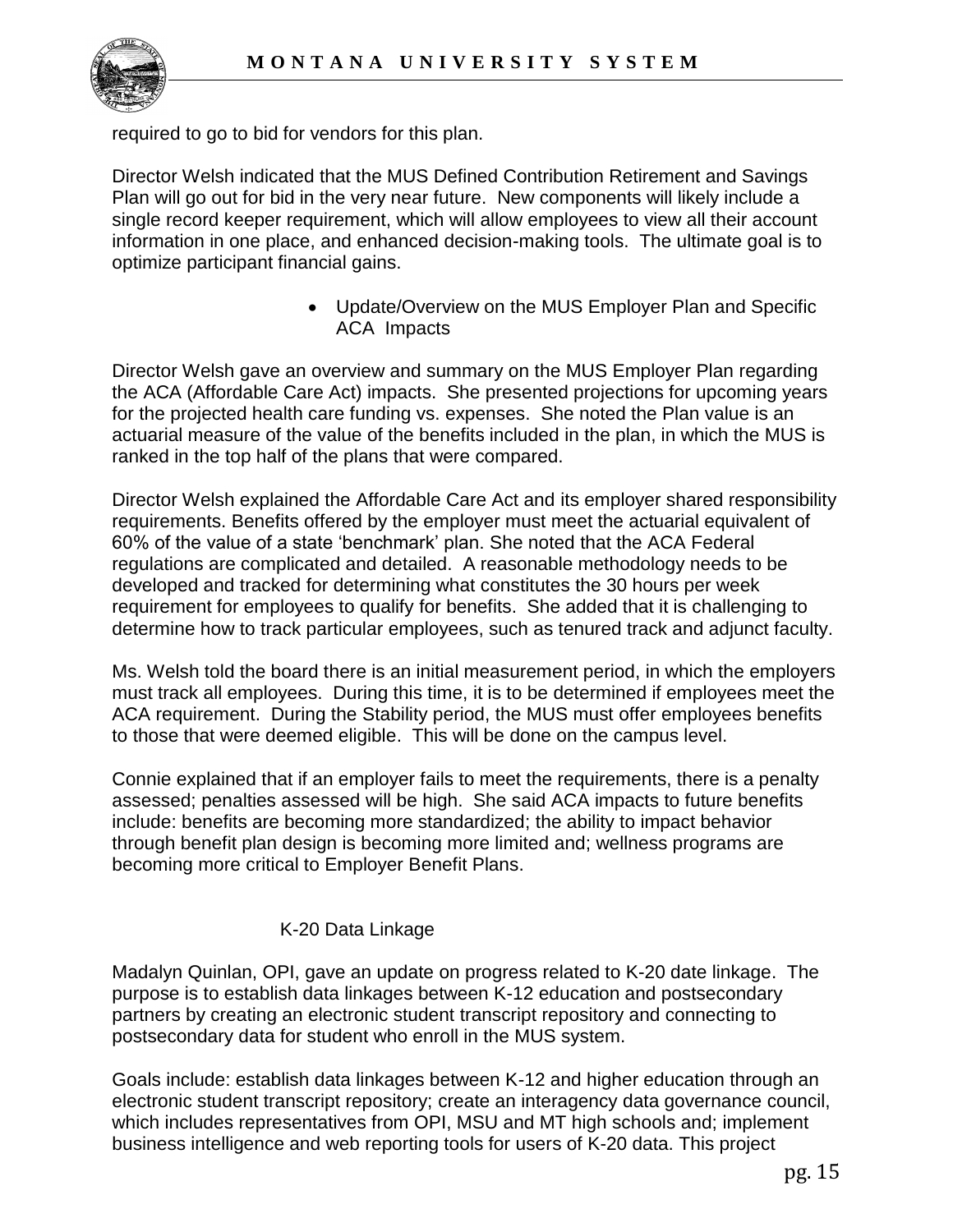

represents ways to build good working relationships between K-12 and postsecondary education ton increase student achievement.

#### **TWO-YEAR EDUCATION & COMMUNITY COLLEGE COMMITTEE**

#### **INFORMATION**

a. College!NOW: Five Years *J. Heiman, State Advisor, Lumina Foundation* 

Judy Heiman, Lumina Foundation, spoke to the board on the goals, objectives and strategies of the College!NOW project. Strategies included: extending the comprehensive two-year mission; coordinated curricular and integrated technology; performance funding and; communication and engagement. She highlighted the core strategy of reform of the two-year system and embracing the full two-year college mission. Commissioner Christian extended his thanks and appreciation to the Lumina Foundation on behalf of the Board of Regents and Montana University System.

Deputy Commissioner John Cech noted the high increase in completions at the twoyear campuses and the efficiency in degree completions. Cost for those completions has decreased. He reminded the board that nine additional campuses offer the complete two-year community college mission and because of that, the number of degree completions is expected to increase.

b. Overview of College!NOW Communications Pilot at MSU Billings

MSU-Billings Chancellor Rolf Groseth gave an overview on the City College pilot marketing campaign, in which they created a template for marketing the rebranding of the campus.

Annie Connole, Strategies 360, identified best practices. She explained that the 'What's Your Plan' campaign included methods to reach students and community members by means of websites, Facebook, traditional advertising, Craigslist ads, radio and newspaper ads.

City College Dean Marsha Riley noted they had a team that worked with Strategies 360/, current students, graduates, and alumni to draw awareness of City College as well as to dispel myths of two-year education.

> c. Brief Overview of College!NOW funded MCC Adult Bridge Program Pilot

Sue Jones, OCHE, explained that the MCC Adult Bridge pilot project is for adults that want to go on to college after completing their GED.

Erin Nidge, MCC, spoke on MCC's Basic Adult Education Program, in which the GED graduates were not successful overall when going on to get their AAS degree at MCC.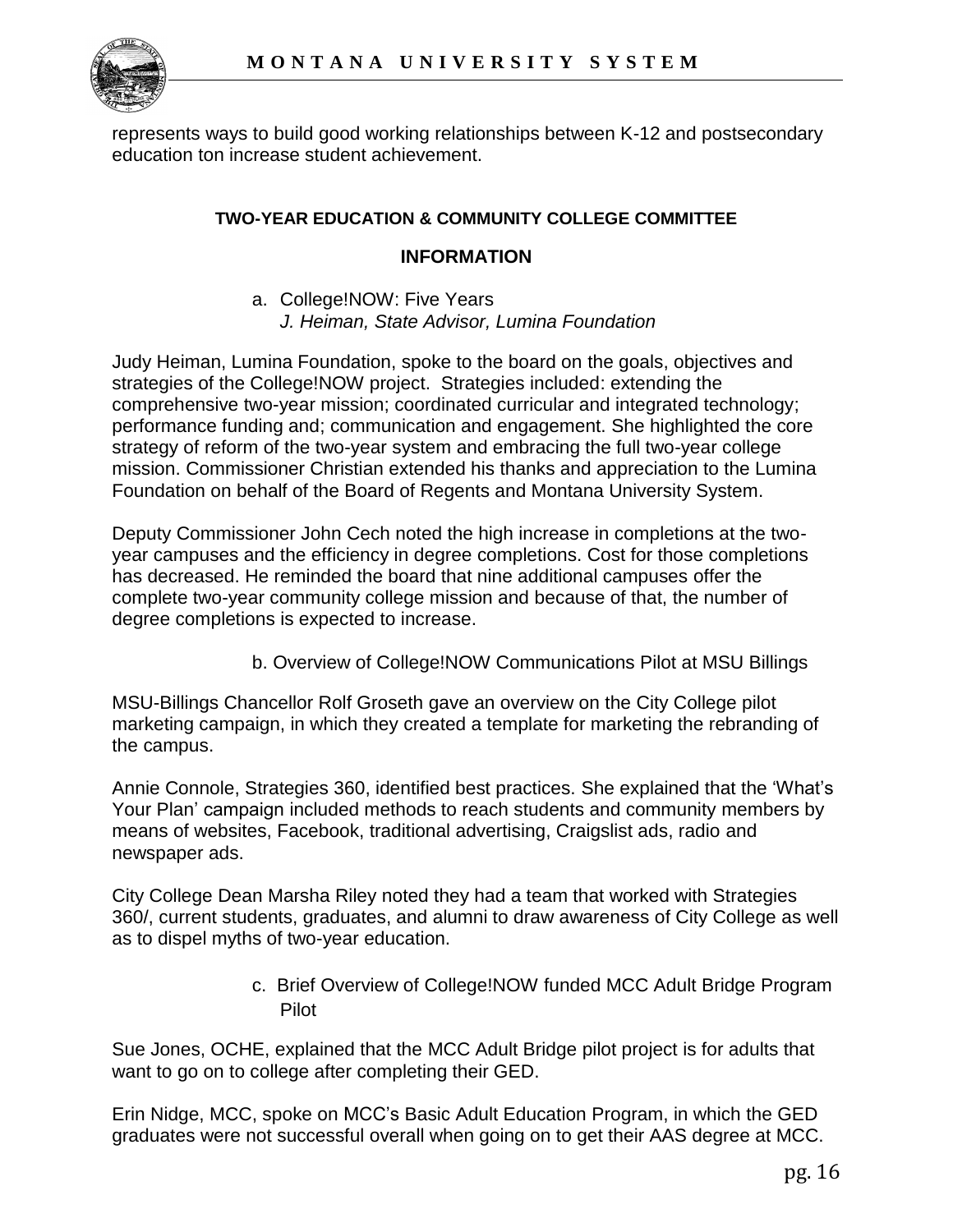

As part of the pilot program at MCC, the student now has one point of contact on campus for all of their needs. She noted MCC worked closely with other programs concurrently with the GED program and developed a Bridge Pathways course to help the students.

Karen Hardy, MCC Adult Bridge student, spoke to the board about her experience to get her GED and the value of the pilot program in helping her achieve her GED.

- d. Update Development Education Council
- e. Update Dual Enrollment Taskforce

Deputy Commissioner Cech noted the dual Enrollment Taskforce draft recommendations. He highlighted recommendations to: convene a group to explore factors which will incentivize and motivate high school teachers who already have a Master's degree but need to earn up to nine graduate credits in the discipline with the goal of increasing concurrent enrollment courses; review the Class 8 licensure process to make the process more efficient; have consistent standards in the MUS regarding concurrent enrollment; explore allowing the National Board Certification to be an alternative for the graduate credits in the subject area; review the dual enrollment student application process and adherence to MUS standards and; review the funding model for expansion of the dual enrollment program.

Policy Advisor Shannon O'Brien noted that this is a high priority for Governor Bullock.

Chair McLean requested Deputy Cech pull together a workgroup to address Recommendation #1 and noted the priority of dual enrollment.

> f. ServiceNation Certificate of Achievement Award – Leveraging National Service Program to Augment Student Recruitment/Enrollment into Bitterroot College: Presented to Roch Turner, a Montana Campus Contact AmeriCorps VISTA serving Bitterroot College UM

Heather Margowitz, presented the ServiceNation Certificate of Achievement Award to Roch Turner, a Navy veteran student at Bitterroot College. The award is for a veteran creating awareness for pathways to college.

#### **Public Comment:**

• Pam Fischer, Gallatin College Advisory Board, spoke in support of the establishment of Gallatin College.

# **COMMITTEE REPORTS, DISCUSSION & ACTION**

a. **Staff and Compensation Committee Report** 

## **CONSENT**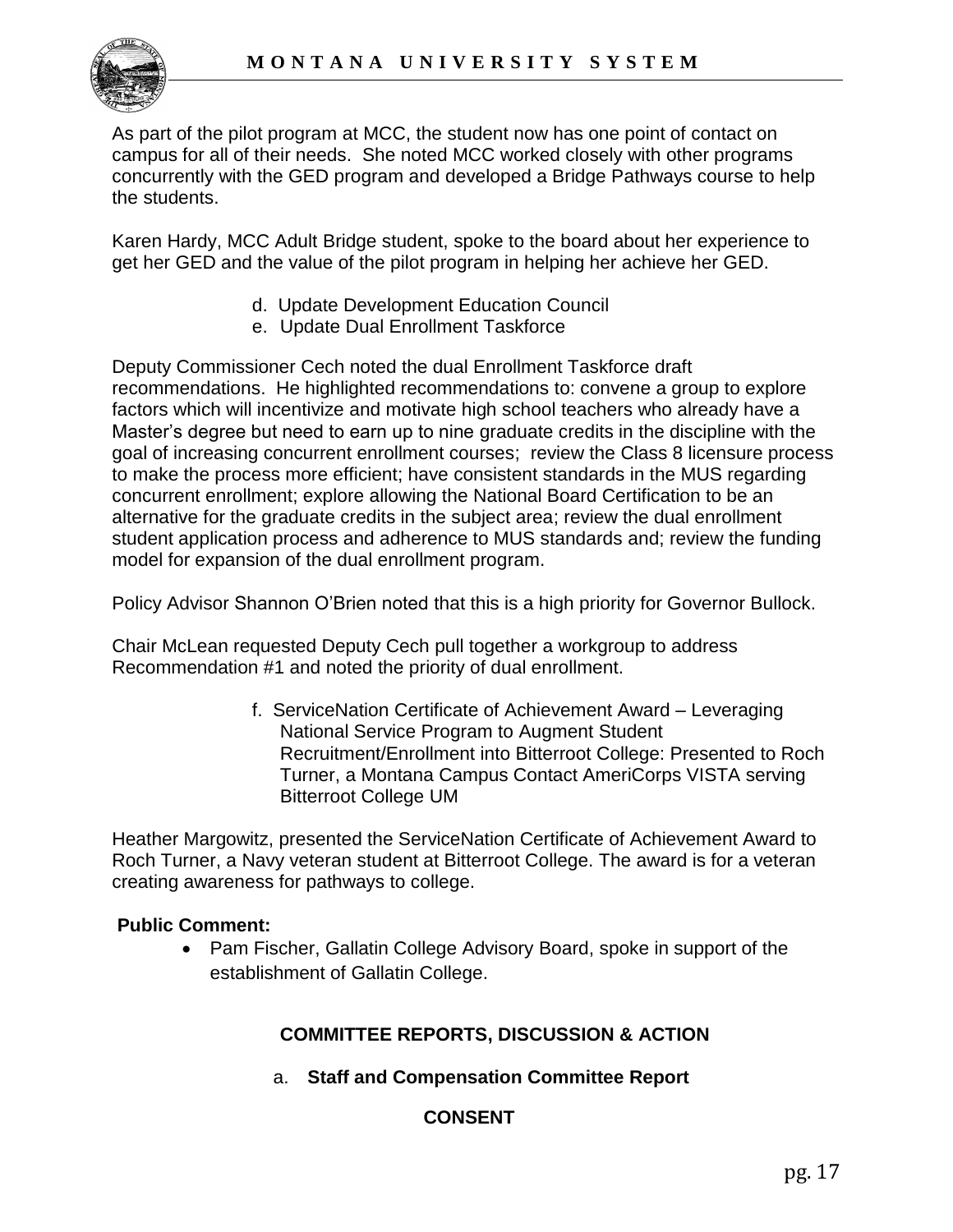

- a. Employee Equity Interest Under Policy 407; UM-Missoula *ITEM 161- 1002-R1113*
- b. Employee Equity Interest Under Policy 407; UM-Missoula *ITEM 161- 1003-R1113*

#### Staff Items

- a. OCHE *ITEM 161-100-R1113*
- b. UM-Missoula *ITEM 161-1000-R1113*
- c. MT Tech *ITEM 161-1500-R1113*
- d. MSU-Bozeman *ITEM 161-2000-R1113*
- e. Professor Emeritus of English: Sexson; MSU-Bozeman *ITEM 161-2001- R1113*
- f. Professor Emeritus of Education: Bruwelheide; MSU-Bozeman *ITEM 161-2002-R1113*
- g. Professor Emeritus of Technology Education: Davis; MSU-Bozeman *ITEM 161-2003-R1113*
- h. Professor Emeritus of Art: Cast; MSU-Billings *ITEM 161-2702-R1113*

#### Labor Agreements

- a. UM Faculty on the Mountain Campus; OCHE *ITEM 161-106-R1113*
- b. UM Faculty at Missoula College; OCHE *ITEM 161-107-R1113*
- c. MT Tech Faculty on the North Campus; OCHE *ITEM 161-108-R1113*
- d. Faculty at Great Falls, Highlands, City (MSUB), and Gallatin Colleges; OCHE *ITEM 161-109-R1113*
- e. Helena College Faculty; OCHE *ITEM 161-110-R1113*
- f. MSU Billings Faculty on the North Campus; OCHE *ITEM 161-111-R1113*
- g. Teamsters at UM; OCHE *ITEM 161-112-R1113*
- h. Nurses in MSU Student Health Services; OCHE *ITEM 161-115-R1113*

Regent Albrecht moved approval of consent agenda items a&b , staff items a-h and labor agreements a, c, d, f, g and h, (with the removal of labor agreements b and e.). Motion passed 7-0.

#### b. **Academic, Research and Student Affairs Committee Report**

#### **ACTION**

a. Policy Revision 320.1 - Accreditation; OCHE *ITEM 161-103-R1113* 

Regent Tuss moved approval of ITEM 161-103-R1113. Motion passed 7-0.

 b. Regents' Professor Nomination; MSU-Bozeman *ITEM 161-2009-R1113 (action was taken on ITEM 161-2009-R1113 during the committee meeting)*

# **CONSENT**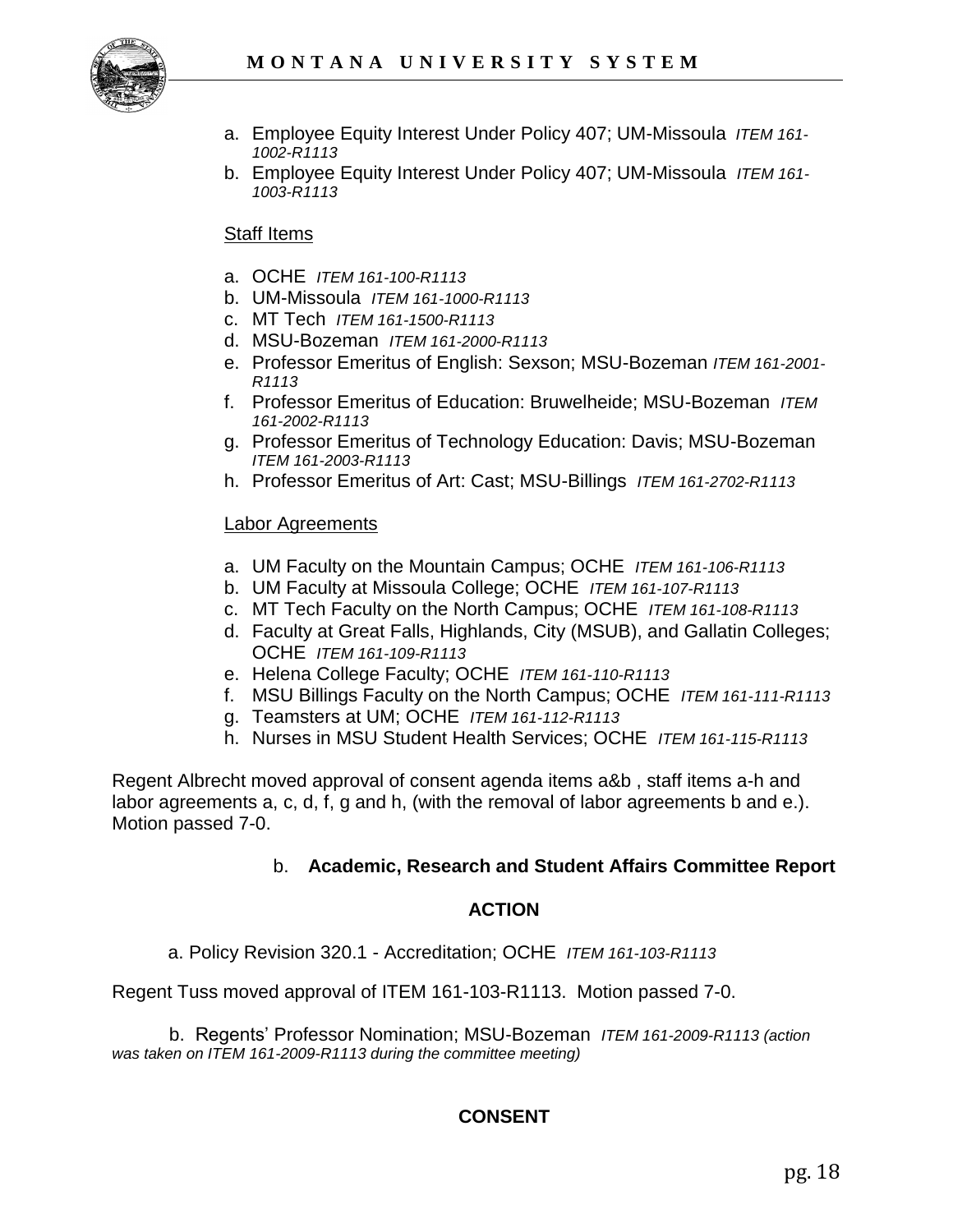

a. MRPIP Candidates; OCHE ITEM 161-105-R1113

Regent Tuss moved approval of ITEM 161-105-R1113. Motion passed 7-0.

#### c. **Administration, Budget and Audit Oversight Committee Report**

#### **ACTION**

a. Construction Projects and Bond Issuance; MSU-Bozeman *ITEM 161- 2004-R1113*

Regent Krauss moved approval of ITEM 61-2004-R1113. Motion passed 7-0.

b. Series M 2013 Revenue Bonds; UM-Missoula *ITEM 161-1001-R1113* 

Regent Tuss moved approval of ITEM 161-1001-R1113. Motion passed 7-0.

c. Authorization to Purchase Building; MT Tech *ITEM 161-1501-R1113* 

Regent Buchanan moved approval of ITEM 161-1501-R1113. Motion passed 7-0.

d. Revision of BOR Policy 1003.4 – Capital Improvement Projects; OCHE *ITEM 161-101-R1113* 

Regent Albrecht moved approval of ITEM 161-101-R1113. Motion passed 7-0.

e. Policy Revision 940.9.2 – Use of Plant Funds; OCHE *ITEM 161-103- R1113* 

Regent Tuss moved approval of ITEM 161-103-R1113. Motion passed 7-0.

Student Regent Rogala asked that the discussion continue regarding student being able to bring items forth in off-cycles.

Regent Krauss requested bringing Policy 940.9.2 back to the board the following year to consider increasing the approval level up to \$500,000.

> f. Policy Revision 1003.7 – Authorization for Building Projects; OCHE *ITEM 161-104-R1113*

Student Regent Rogala moved approval of ITEM 161-104-R1113. Motion passed 7-0.

g. Spending Authority for TACCCT Grant; OCHE *ITEM 161-114-R1113*

Student Regent Rogala moved approval of ITEM 161-114-R1113. Motion passed 7-0.

## **CONSENT**